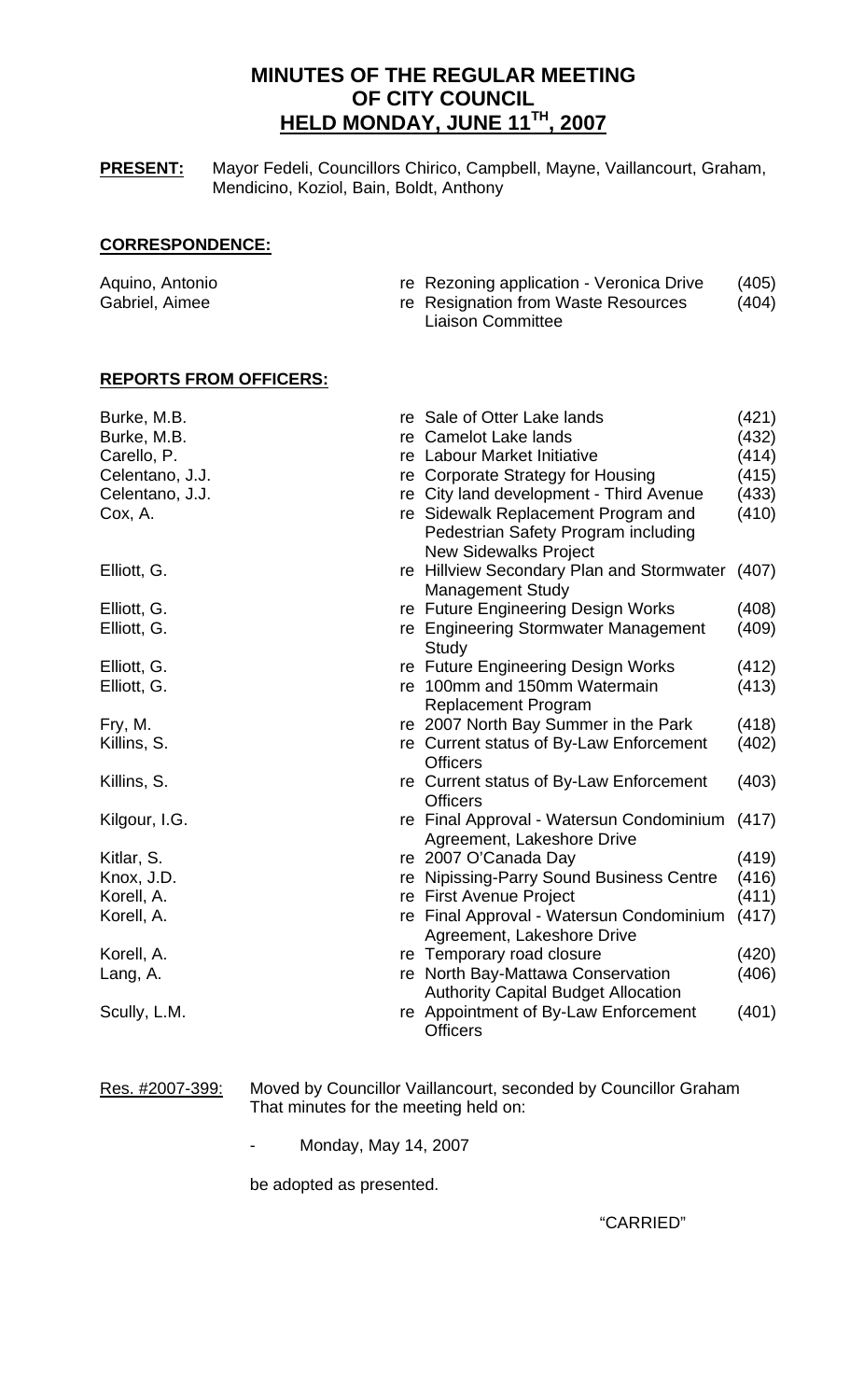- Res. #2007-400: Moved by Councillor Vaillancourt, seconded by Councillor Graham That minutes for the Closed Meeting held on:
	- Monday, May 28, 2007

be adopted as presented.

## "CARRIED"

Res. #2007-401: Moved by Councillor Chirico, seconded by Councillor Campbell That Council pass a by-law appointing all Fire Prevention Officers as By-Law Enforcement Officers for the purposes of enforcing City of North Bay by-laws relating to Open Air Burning and Fire Routes.

## "CARRIED"

Res. #2007-402: Moved by Councillor Anthony, seconded by Councillor Boldt That Council directs the City Clerk to prepare a new appointment Schedule for enforcement officers to amend Schedule "E" of By-Law 2007-07, being a by-law to regulate the administration of Building Permits.

## "CARRIED"

Res. #2007-403: Moved by Councillor Anthony, seconded by Councillor Boldt That Council directs the City Clerk to prepare an amendment to By-Law 2004-188, being a by-law to appoint Municipal Law Enforcement Officers as authorized under the provisions of the *Police Services Act*.

#### "CARRIED"

Res. #2007-404: Moved by Councillor Koziol, seconded by Councillor Mendicino That the resignation of Aimee Gabriel from the Waste Resources Liaison Committee be accepted and Ms. Gabriel be thanked for her involvement on this Committee.

## "CARRIED"

Res. #2007-405: Moved by Councillor Anthony, seconded by Councillor Boldt That the rezoning application by Rick Miller on behalf of Antonio Aquino - Veronica Drive be received and referred to the Community Services Committee and for a Public Meeting.

#### "CARRIED"

Res. #2007-406: Moved by Councillor Chirico, seconded by Councillor Campbell That a Capital Expenditure By-Law be prepared for the consideration of City Council to authorize the 2007 North Bay-Mattawa Conservation Authority Capital Projects, being Capital Budget Project No. 87, at a net debenture cost of \$75,000.00.

## "CARRIED"

Res. #2007-407: Moved by Councillor Koziol, seconded by Councillor Mendicino That the City Clerk prepare a by-law for approval to fund the Hillview Secondary Plan and Stormwater Management Study, as contained in the approved 2007 Capital Works Budget - identified as Project #2738 ST, in the amount of \$75,000.00.

## "CARRIED"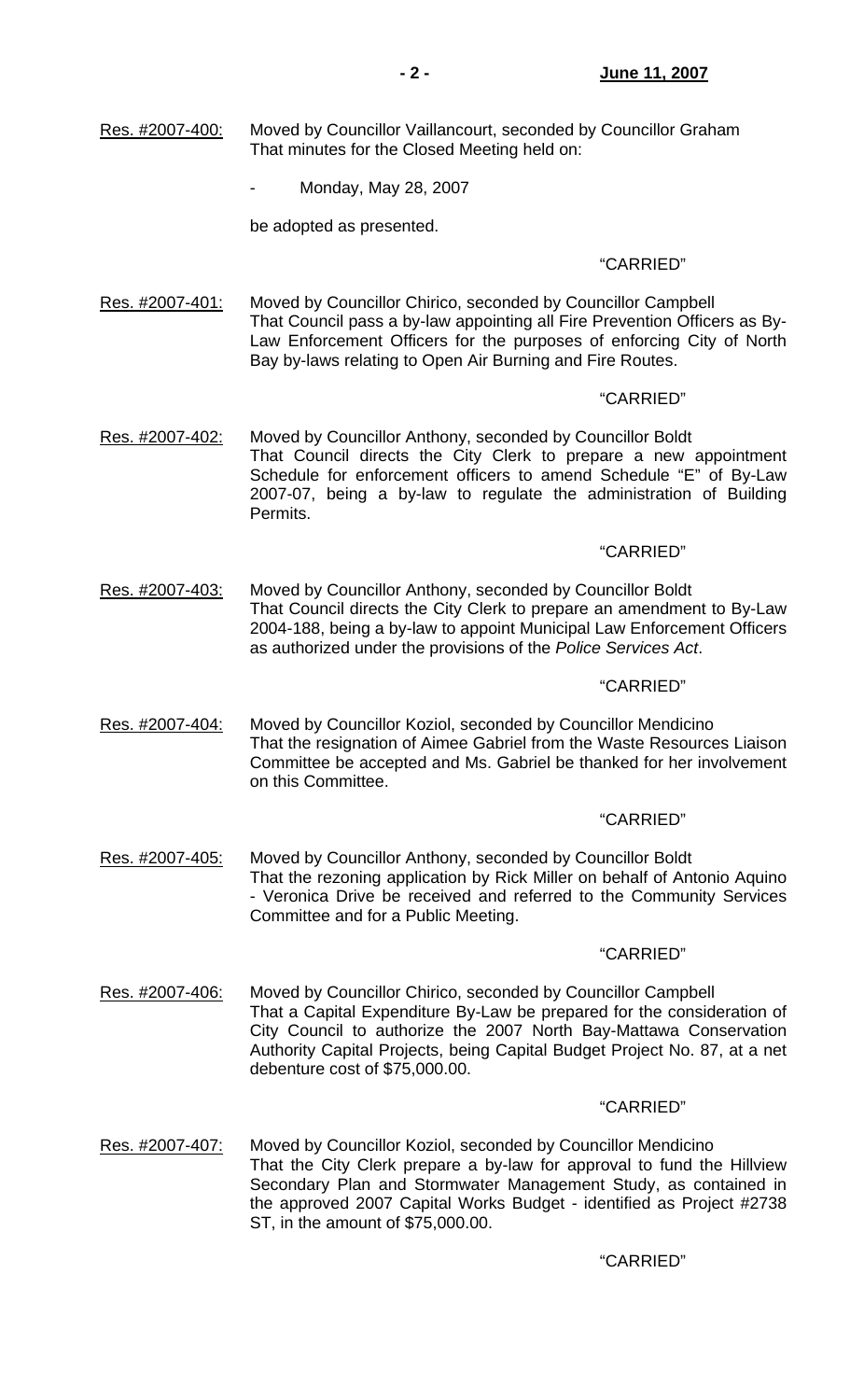- Res. #2007-408: Moved by Councillor Koziol, seconded by Councillor Mendicino That the City Clerk prepare a by-law for approval to fund the Engineering Design Works for future Capital Works Projects, as identified by Project #2735 RD, in the 2007 Capital Budget:
	- a) Capital Levy, Debentures and Reserves Budget \$75,000.00.

## "CARRIED"

Res. #2007-409: Moved by Councillor Koziol, seconded by Councillor Mendicino That the City Clerk prepare a by-law for approval to fund the Engineering Stormwater Management Study, as contained in the approved 2007 Capital Works Budget, identified as Project #2736 ST, in the amount of \$150,000.00.

## "CARRIED"

## Res. #2007-410: Moved by Councillor Koziol, seconded by Councillor Mendicino

- That 1) a Capital Expenditure By-Law be prepared for the consideration of City Council to authorize the Sidewalk Replacement Program Project, being 2007 Project Line No. 55, at a net debenture cost of \$100,000, and the Pedestrian Safety Program, including New Sidewalks Project, being 2007 Project Line No. 3, at a net debenture cost of \$75,000; and
	- 2) individual reports may be provided to City Council with respect to the various components of this project.

#### "CARRIED"

- Res. #2007-411: Moved by Councillor Koziol, seconded by Councillor Mendicino That a Capital Expenditure By-Law be presented for the consideration of City Council to move funding from the First Avenue Project, Line W10 for 2007 to the other projects outlined below:
	- 1) \$450,000 be allocated to the preparation of a Maintenance Management System for the Water Systems, as mandated by the Ministry of the Environment;
	- 2) \$350,000 be allocated to replace the roof and clad of the Water & Sewer building along with repairs to the generator and moving of the fence; and
	- 3) \$150,000 be allocated to sheeting of First Avenue between Wyld and Fisher Streets so that the street surface condition is improved until the reconstruction of the street proceeds.

#### "CARRIED"

Res. #2007-412: Moved by Councillor Koziol, seconded by Councillor Mendicino That the City Clerk prepare a by-law for approval to fund the Engineering Design work for future Capital Works Projects, as contained in the approved 2007 Water and Sanitary Sewer Capital Works Budget, identified as Project #2721 WS, in the amount of \$75,000.00.

## "CARRIED"

Res. #2007-413: Moved by Councillor Koziol, seconded by Councillor Mendicino That the City Clerk prepare a by-law to approval to fund the 100mm and 150mm Watermain Replacement Program, as contained in the approved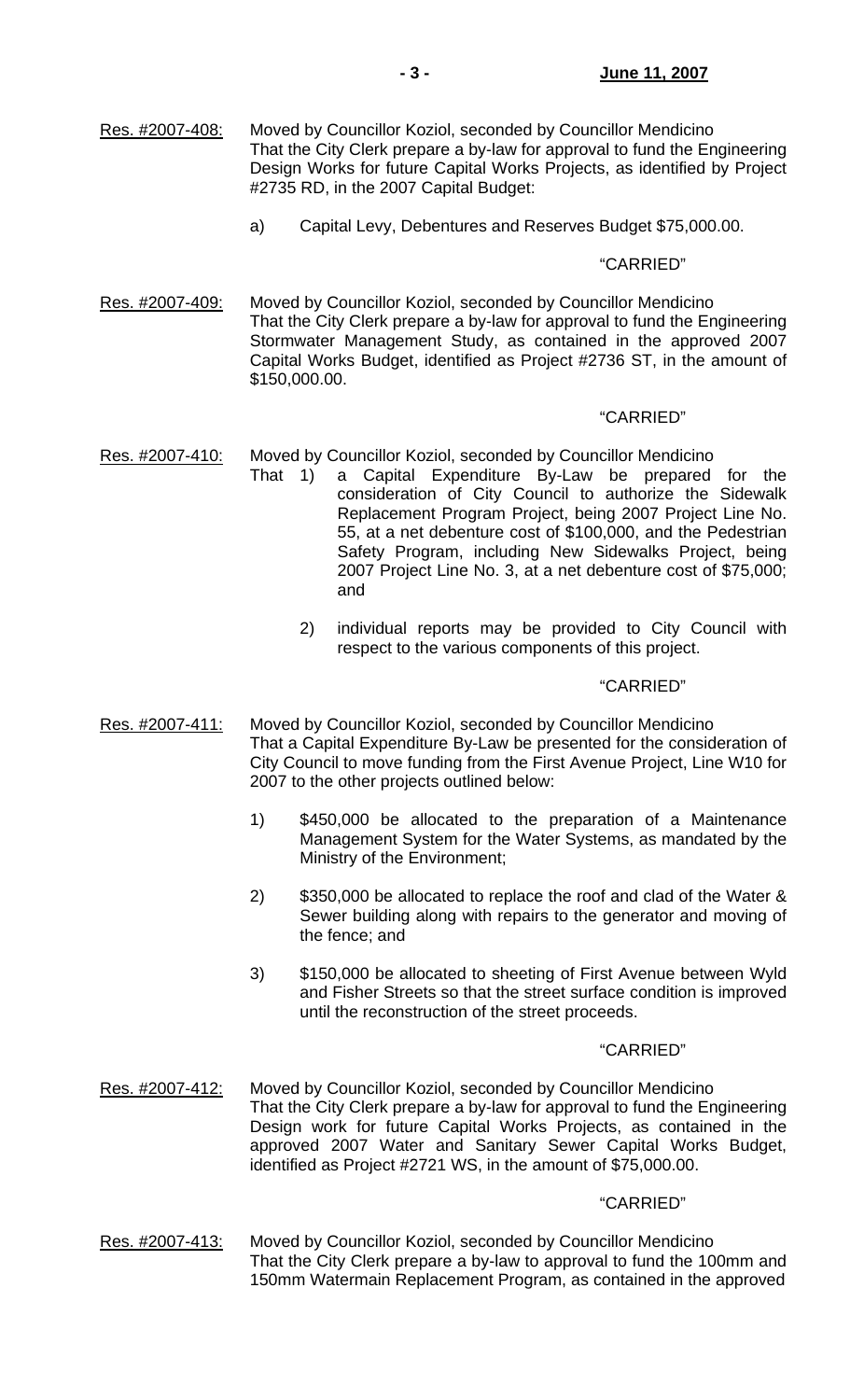2007 Capital Works Budget, identified as Project #2725 WS, in the amount of \$150,000.00.

#### "CARRIED"

Res. #2007-414: Moved by Councillor Anthony, seconded by Councillor Boldt That Council authorize City staff to submit an application to the Government of Ontario's Northern Communities Investment Readiness Program for the City's Labour Market Initiative.

#### "CARRIED"

Res. #2007-415: Moved by Councillor Anthony, seconded by Councillor Boldt That the recommendations in Report No. CSBU 2007-49 entitled *A Corporate Strategy for Housing*, dated May 2007 be received and referred to the Community Services Committee.

## "CARRIED"

Res. #2007-416: Moved by Councillor Anthony, seconded by Councillor Boldt That the Chief Administrative Officer be authorized to enter into a Memorandum of Understanding with the Business Centre.

## "CARRIED"

- Res. #2007-417: Moved by Councillor Anthony, seconded by Councillor Boldt
	- That 1) the Mayor and City Clerk be authorized to sign the Watersun Condominium Agreement with 951580 Ontario Limited, for the creation of a 46 unit Standard Condominium on Lakeshore Drive at the Oscar Street road allowance;
		- 2) Council grant Final Approval to the Draft Approved Standard Condominium on Lakeshore Drive at the Oscar Street road allowance - City File No. 48CDM-04101; and
		- 3) the Manager of Planning Services, as prescribed in the *Condominium Act*, be authorized to sign the Final Plan of Condominium, subject to receipt of all security, easement, Condominium Agreement requirements, Condominium Plans and Declaration, as required by the *Condominium Act* and *Planning Act.*

#### "CARRIED"

Councillor Chirico declared a conflict of interest on the above matter as 951580 Ontario Limited is a client of the Royal Bank of Canada.

Res. #2007-418: Moved by Councillor Anthony, seconded by Councillor Boldt

- That 1) the Event Committee of the North Bay Summer in the Park be granted permission to hold the 2007 event in and about Lee Park from Saturday, August 4 to Sunday, August 5, 2007, both inclusive, with subsidiary activities occurring from Monday, July 30, 2007 until Tuesday, August 7, 2007, both inclusive;
	- 2) in order to facilitate the undertaking of the 2007 North Bay Summer in the Park, the following requests be approved:
		- a) the North Bay Summer in the Park Management Committee be granted exclusivity, as outlined in Report to Council No. CSBU 2007-57 dated June 7, 2007;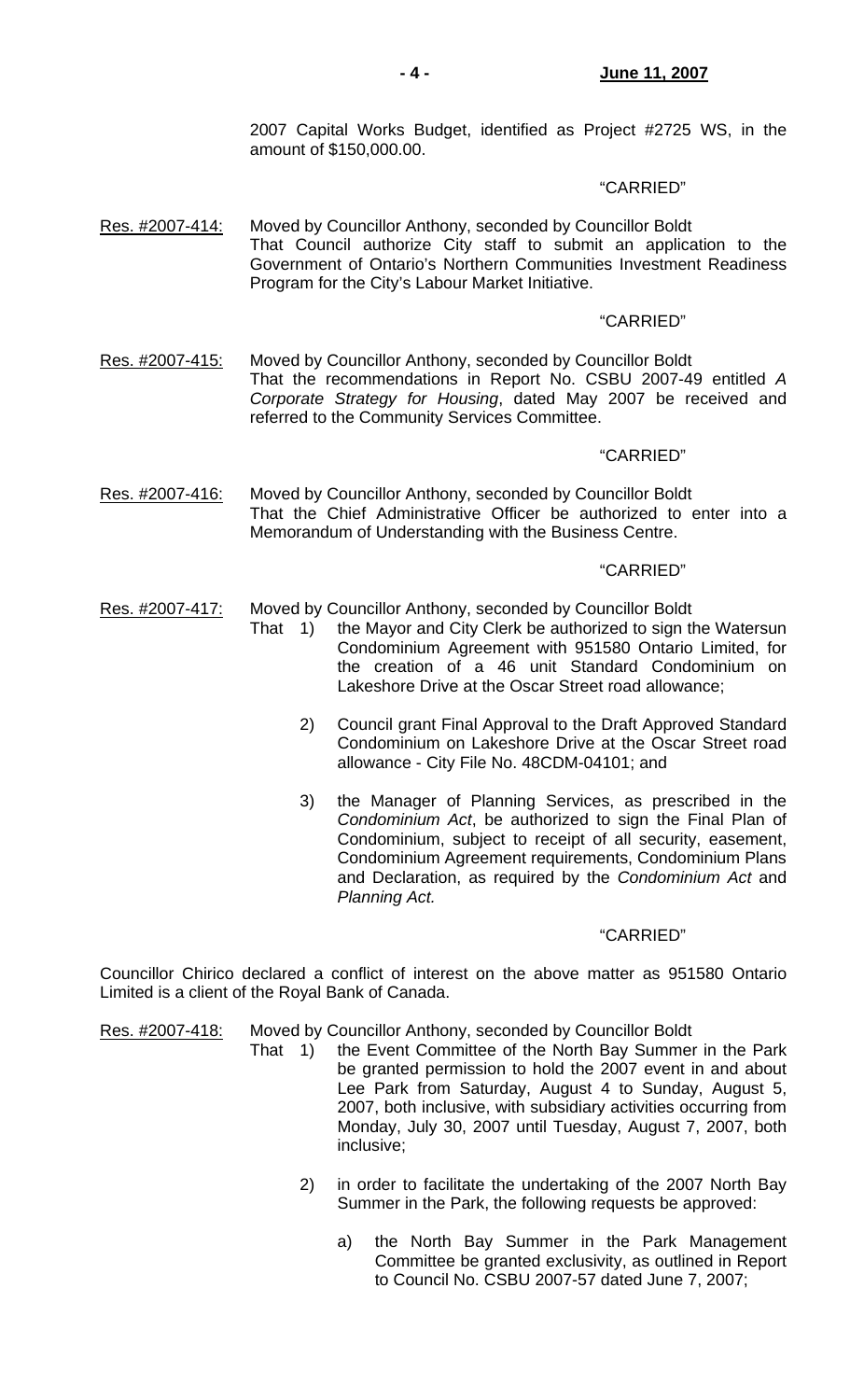- b) the Kate Pace Way be closed, as outlined in Report to Council No. CSBU 2007-57 and set out in the Attachment to the said report;
- c) temporary road closures be approved, as outlined in Report to Council CSBU 2007-57;
- d) parking be prohibited, as outlined in Report to Council CSBU 2007-57; and
- e) having approved Recommendation #1, the event becomes exempt from the noise control provisions contained in By-Law No. 142-76 (Noise By-Law), as amended, pursuant to the operation of Section 6 and Schedule 3 thereof.

## "CARRIED"

Res. #2007-419: Moved by Councillor Anthony, seconded by Councillor Boldt

- That 1) the O'Canada Day Committee be granted permission to hold the 2007 Canada Day Celebrations in and about the Waterfront Park on July 1, 2007 pursuant to By-Law No. 142-76 (Noise By-Law);
	- 2) the requests by the O'Canada Day Committee regarding exemption from the Noise By-Law, exclusivity over the event and grounds, and street closures be approved as per the following:
		- a) having approved Recommendation #1 granting permission to hold the public celebration known as the 2007 O'Canada Day Event, the event becomes exempt from the noise control provisions contained in By-Law No. 142-76 (Noise By-Law), as amended, pursuant to the operation of Section 6 and Schedule 3 thereof;
		- b) exclusivity on and over the City-owned or controlled lands (except the North Bay Wastewater Treatment Facility Lands) be approved, as outlined in Report to Council CSBU 2007-56 dated June 7, 2007; and,
		- c) temporary road closures be approved, as outlined in Report to Council CSBU 2007-56.

## "CARRIED"

Res. #2007-420: Moved by Councillor Koziol, seconded by Councillor Mendicino That Council Report EEW 2007-005 be amended, in accordance to *Supplemental* Report EEW 2007-015 dated June 7, 2007, in accordance to the request received by the Downtown Improvement Area in their email dated June 5, 2007 relating to temporary road closures.

## "CARRIED"

Res. #2007-421a: Moved by Councillor Campbell, seconded by Councillor Boldt That Report No. CORP 2007-102 from Michael Burke dated June 6, 2007 regarding the sale of Otter Lake lands be referred to the General Government Committee.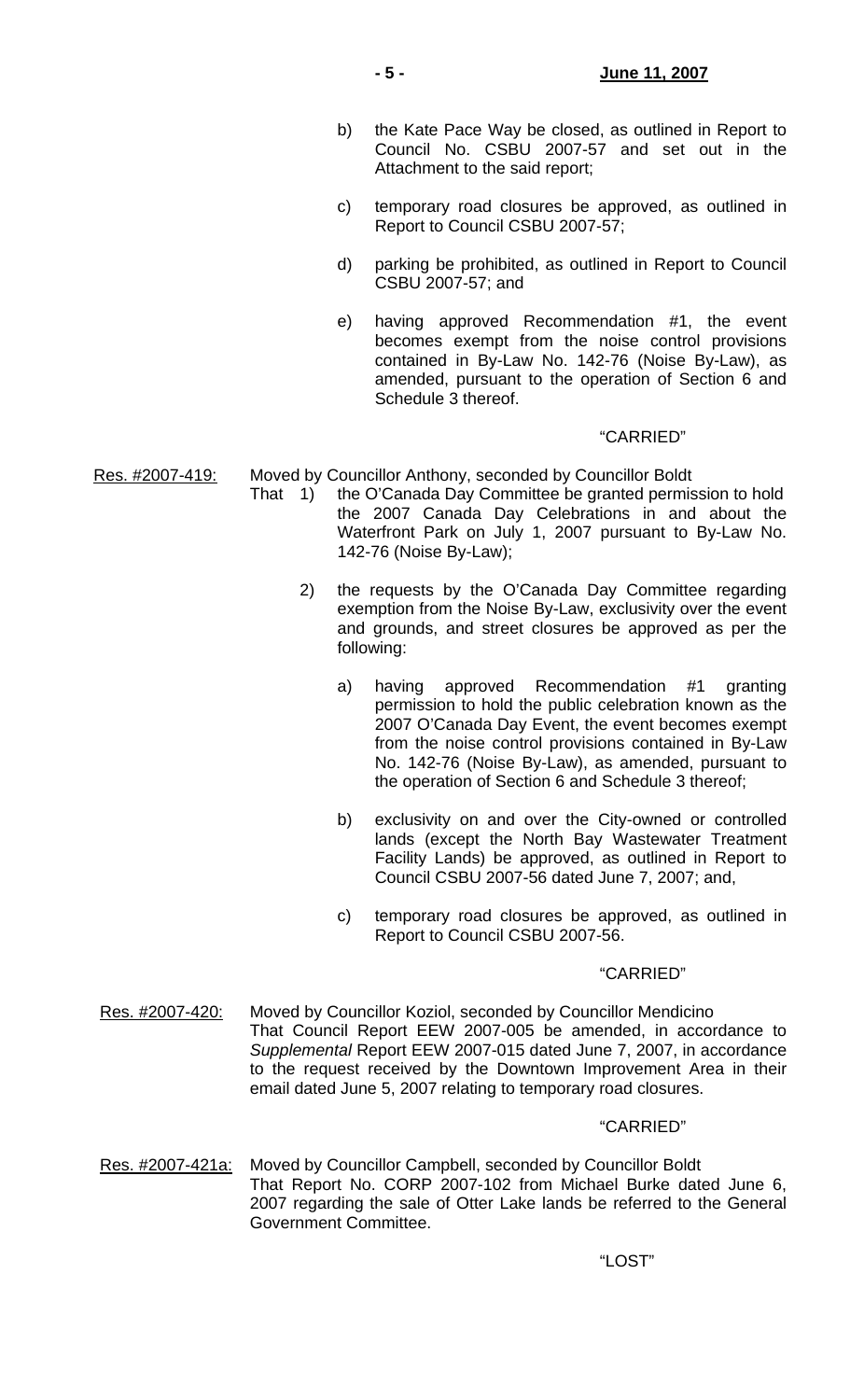Record of Vote *(Upon Request of Councillor Boldt)*

Yeas: Councillors Boldt, Campbell, Mayne, Graham

Nays: Councillors Bain, Vaillancourt, Anthony, Mendicino, Chirico, Koziol, Mayor Fedeli

- Res. #2007-421b: Moved by Councillor Bain, seconded by Councillor Koziol That Report No. CORP 2007-102 from Michael Burke dated June 6, 2007 regarding the sale of Otter Lake lands be amended as follows:
	- 3) the request to extend the walking trail to Otter Lake from the North Bay Hunters and Anglers be deferred until after the tender opening on August 22, 2007.

"CARRIED"

Record of Vote *(Upon Request of Councillor Boldt)*

- Yeas: Councillors Bain, Mendicino, Chirico, Koziol, Anthony, Mayor Fedeli
- Nays: Councillors Boldt, Mayne, Campbell, Vaillancourt, Graham
- Res. #2007-421c: Moved by Councillor Chirico, seconded by Councillor Vaillancourt
	- That 1) Council direct the City Clerk to present a By-Law to close that part of McGruther's Road from the west limit of Lot 8, Concession 4, to Widdifield Station Road, which was abandoned by the early 1970's;
		- 2) Council accept the opinion of the City Solicitor that the southern access road from Otter Lake and any spur roads off McGruther's Road are not municipal public roads;
		- 3) the request to extend the walking trail to Otter Lake from the North Bay Hunters and Anglers be declined;
		- 4) Council authorize the continuance of the tender process for the sale of the Otter Lake lands; and
		- 5) General Government File 2006-08 re Motion by Councillor Boldt be removed from the General Government Committee Listing.

## "CARRIED AS AMENDED"

Res. #2007-422: Moved by Councillor Chirico, seconded by Councillor Campbell That the following by-law be read a first and second time:

> By-Law No. 2007-131 to stop up, close and convey a portion of the laneway located in a block bounded by Hutcheson Avenue, O'Brien Street, Lansdowne Avenue and McLeod Street.

## "CARRIED"

Res. #2007-423: Moved by Councillor Chirico, seconded by Councillor Campbell That the following by-laws be read a first and second time:

> By-Law No. 2007-129 to authorize the Coreen Crescent Sanitary Sewer Replacement Project.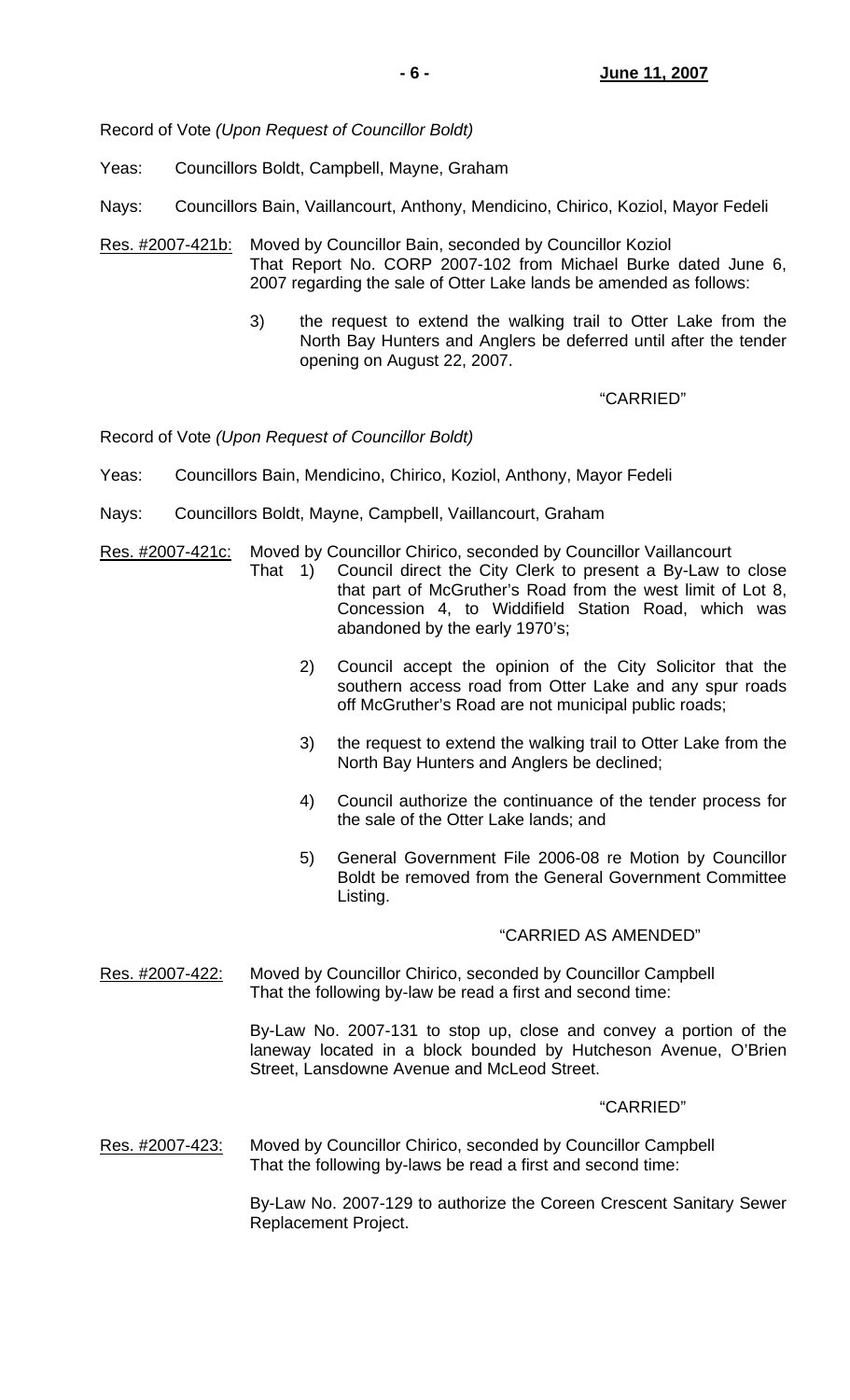By-Law No. 2007-130 to authorize the Watermain Replacement Project (Lakeshore Drive at Thelma Avenue).

 By-Law No. 2007-132 to authorize the sale of lands to Art Braund (836 - 838 Copeland Street).

 By-Law No. 2007-133 to authorize the sale of lands to John and Deirdre Simmonds (854 - 856 Copeland Street).

 By-Law No. 2007-134 to authorize the sale of lands to Peter James Neil (868 - 870 Copeland Street).

## "CARRIED"

Res. #2007-424: Moved by Councillor Chirico, seconded by Councillor Campbell That the following by-laws be read a third time and passed:

> By-Law No. 2007-129 to authorize the Coreen Crescent Sanitary Sewer Replacement Project.

> By-Law No. 2007-130 to authorize the Watermain Replacement Project (Lakeshore Drive at Thelma Avenue).

> By-Law No. 2007-132 to authorize the sale of lands to Art Braund (836 - 838 Copeland Street).

> By-Law No. 2007-133 to authorize the sale of lands to John and Deirdre Simmonds (854 - 856 Copeland Street).

> By-Law No. 2007-134 to authorize the sale of lands to Peter James Neil (868 - 870 Copeland Street).

#### "CARRIED"

Res. #2007-425: Moved by Councillor Chirico, seconded by Councillor Campbell That the following by-law be read a third time and passed:

> By-Law No. 2007-109 to stop up, close and convey a part of Southeast Peninsula Road, Plan M-247 to vehicular traffic only.

#### "CARRIED"

Res. #2007-426: Moved by Councillor Anthony, seconded by Councillor Boldt That the following by-law be read a first and second time:

> By-Law No. 2007-135 to execute a Condominium Agreement with 951580 Ontario Limited relating to Watersun Condominiums.

## "CARRIED"

Councillor Chirico declared a conflict of interest on the above matter as 951580 Ontario Limited is a client of the Royal Bank of Canada.

Res. #2007-427: Moved by Councillor Anthony, seconded by Councillor Boldt That the following by-law be read a third time and passed:

> By-Law No. 2007-135 to execute a Condominium Agreement with 951580 Ontario Limited relating to Watersun Condominiums.

## "CARRIED"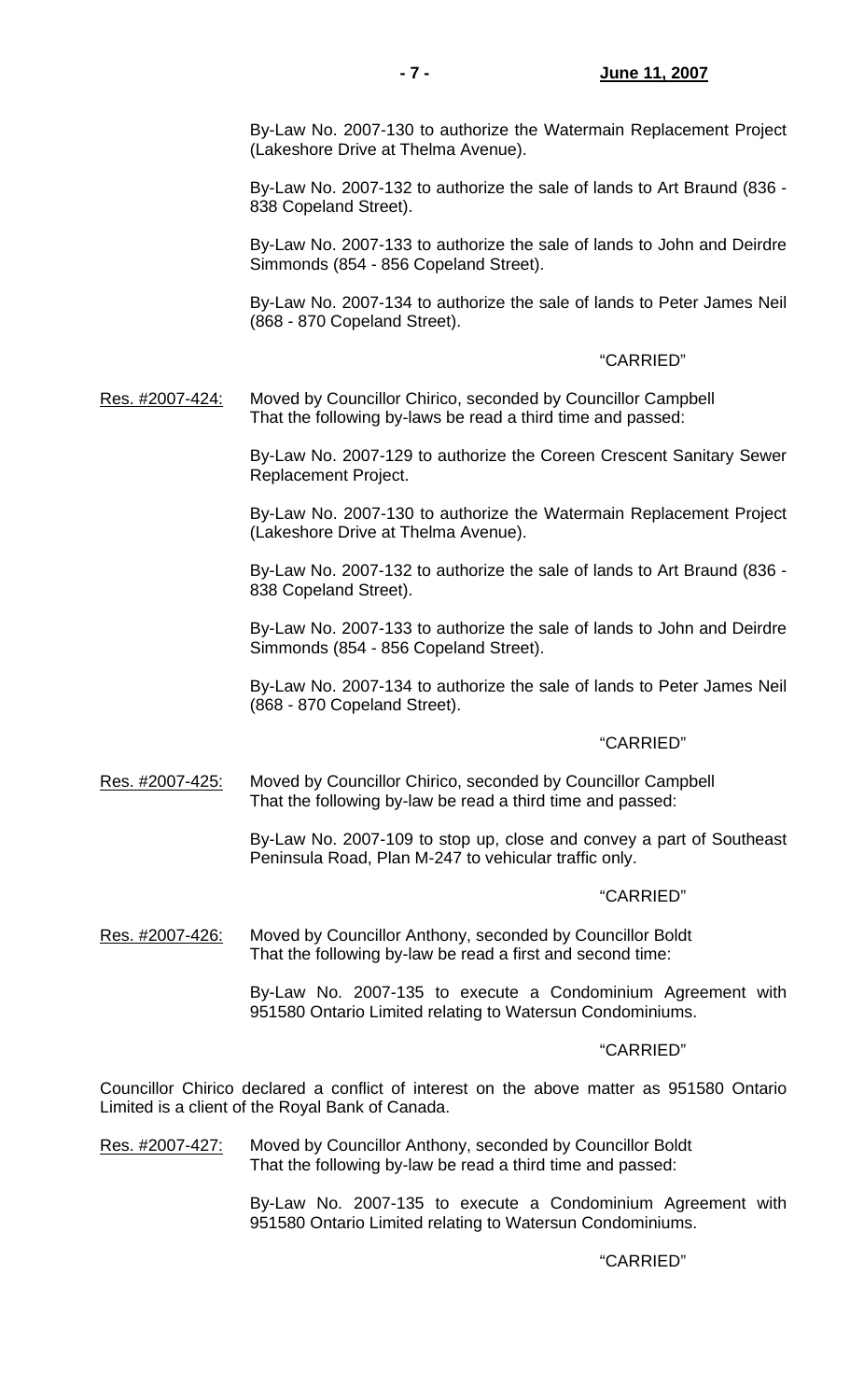Councillor Chirico declared a conflict of interest on the above matter as 951580 Ontario Limited is a client of the Royal Bank of Canada.

Res. #2007-428: Moved by Councillor Anthony, seconded by Councillor Vaillancourt WHEREAS residents of North Bay, like the rest of Ontario, are frustrated with high and fluctuating gas prices;

> AND WHEREAS sudden and dramatic price changes in North Bay & area are often higher than in neighbouring centres;

> AND WHEREAS advance notice of price changes would provide some measure of confidence and planning in purchasing fuel;

> BE IT THEREFORE RESOLVED THAT The Corporation of the City of North Bay, on behalf of our frustrated residents, ask the Provincial Government to support the notion of asking for 72 hours advance notice of gasoline price changes, and further requesting the reasoning that apparently justifies these price changes;

> AND FURTHER THAT a copy of this resolution be sent to Dalton McGuinty, Premier of Ontario; Joseph Tascona, MPP for Barrie-Simcoe-Bradford; Monique Smith M.P.P. for Nipissing; Anthony Rota, M.P. Nipissing-Temiskaming; Leaders of the Opposition; the Association of Municipalities of Ontario; the Federation of Northern Ontario Municipalities and the North Bay & District Chamber of Commerce.

## "CARRIED"

Res. #2007-429: Moved by Councillor Campbell, seconded by Councillor Mayne That the presentation by Greg Pyle in opposition of Application for Minor Variance File A-11-07 be referred to the Chief Administrative Officer for a report to address the economic impact and the environmental impact of the Committee of Adjustments' decision and those concerns as presented.

"LOST"

Record of Vote *(Upon Request of Councillor Bain)*

- Yeas: Councillors Campbell, Mayne
- Nays: Councillors Bain, Anthony, Koziol, Chirico, Vaillancourt, Graham, Mendicino, Boldt, Mayor Fedeli
- Res. #2007-430: Moved by Councillor Chirico, seconded by Councillor Campbell That Council adjourn in-camera at 9:15 p.m. to discuss proposed or pending acquisition or disposal of land by the municipality or local board.

#### "CARRIED"

Res. #2007-431: Moved by Councillor Chirico, seconded by Councillor Campbell That Council reconvene at 9:25 p.m.

#### "CARRIED"

Res. #2007-432: Moved by Councillor Chirico, seconded by Councillor Mayne That Council declare the Camelot Lake border lands as surplus and offer such lands to the abutting owners at appraised value, failing which, the